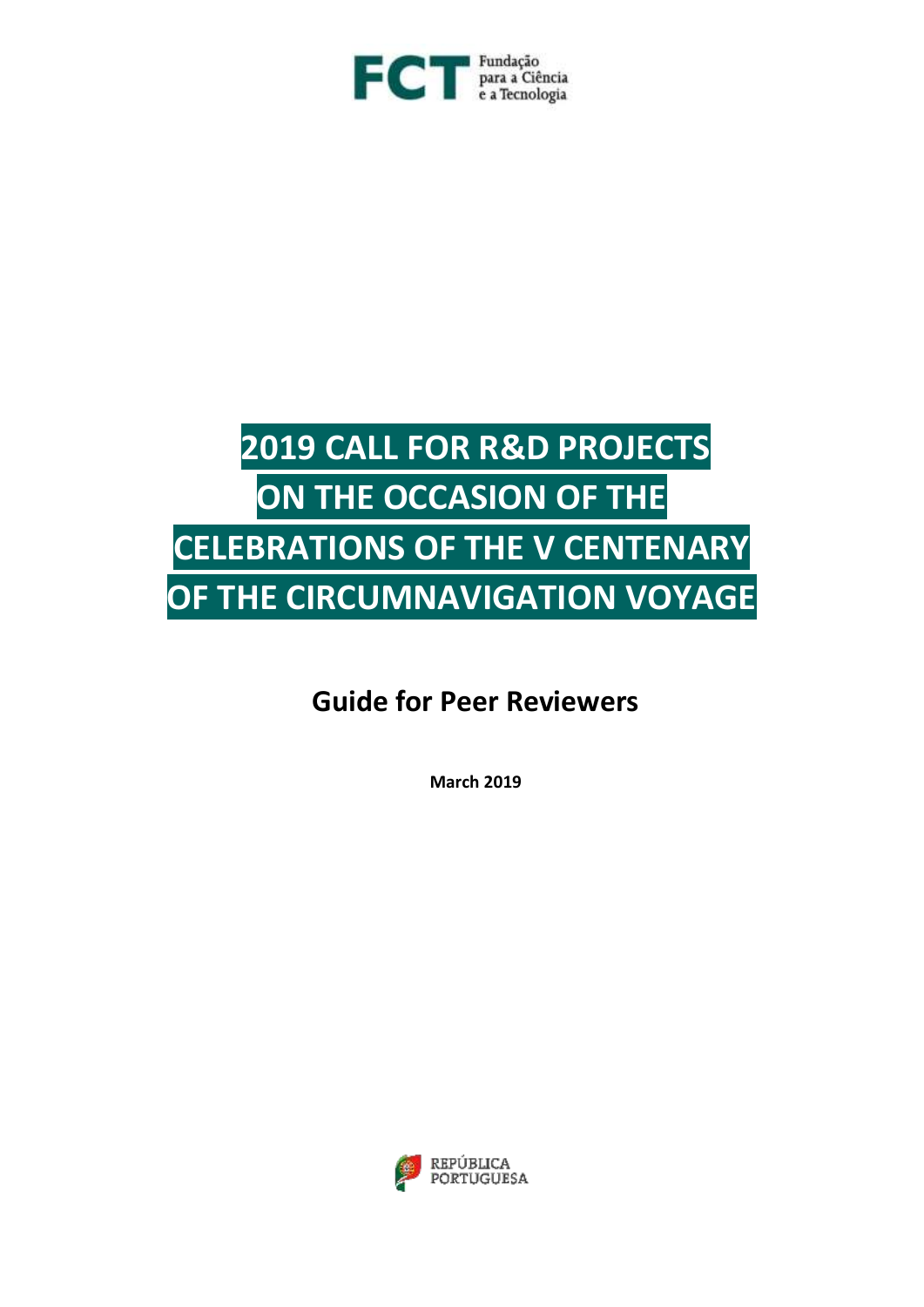

#### **TABLE OF CONTENTS**

| 1. |       |                                                                                                                                                                                          |  |
|----|-------|------------------------------------------------------------------------------------------------------------------------------------------------------------------------------------------|--|
|    | 1.1   |                                                                                                                                                                                          |  |
| 2. |       | THE 2019 CALL FOR R&D PROJECTS ON THE OCCASION OF THE CELEBRATIONS OF THE V CENTENARY                                                                                                    |  |
|    | 2.1   |                                                                                                                                                                                          |  |
|    | 2.2   |                                                                                                                                                                                          |  |
|    | 2.3   |                                                                                                                                                                                          |  |
|    | 2.4   |                                                                                                                                                                                          |  |
| 3. |       |                                                                                                                                                                                          |  |
|    | 3.1   | Criterion A - Scientific merit and innovative nature of the project from an international                                                                                                |  |
|    | 3.2   |                                                                                                                                                                                          |  |
|    | 3.3   |                                                                                                                                                                                          |  |
|    | 3.4   | Criterion D - Contribution to the build-up of knowledge and competencies of the National<br>Scientific and Technological System in the scientific areas of the call and the merit of the |  |
| 4. |       |                                                                                                                                                                                          |  |
|    | 4.1   |                                                                                                                                                                                          |  |
|    | 4.2   |                                                                                                                                                                                          |  |
|    | 4.3   |                                                                                                                                                                                          |  |
|    | 4.3.1 |                                                                                                                                                                                          |  |
|    | 4.3.2 |                                                                                                                                                                                          |  |
|    | 4.3.3 |                                                                                                                                                                                          |  |
|    | 4.4   |                                                                                                                                                                                          |  |
|    |       |                                                                                                                                                                                          |  |
|    | 4.4.2 |                                                                                                                                                                                          |  |
|    | 4.4.3 |                                                                                                                                                                                          |  |
| 5. |       |                                                                                                                                                                                          |  |
|    | 5.1   |                                                                                                                                                                                          |  |
|    | 5.2   |                                                                                                                                                                                          |  |
| 6. |       |                                                                                                                                                                                          |  |
|    | 6.1   |                                                                                                                                                                                          |  |
|    | 6.2   |                                                                                                                                                                                          |  |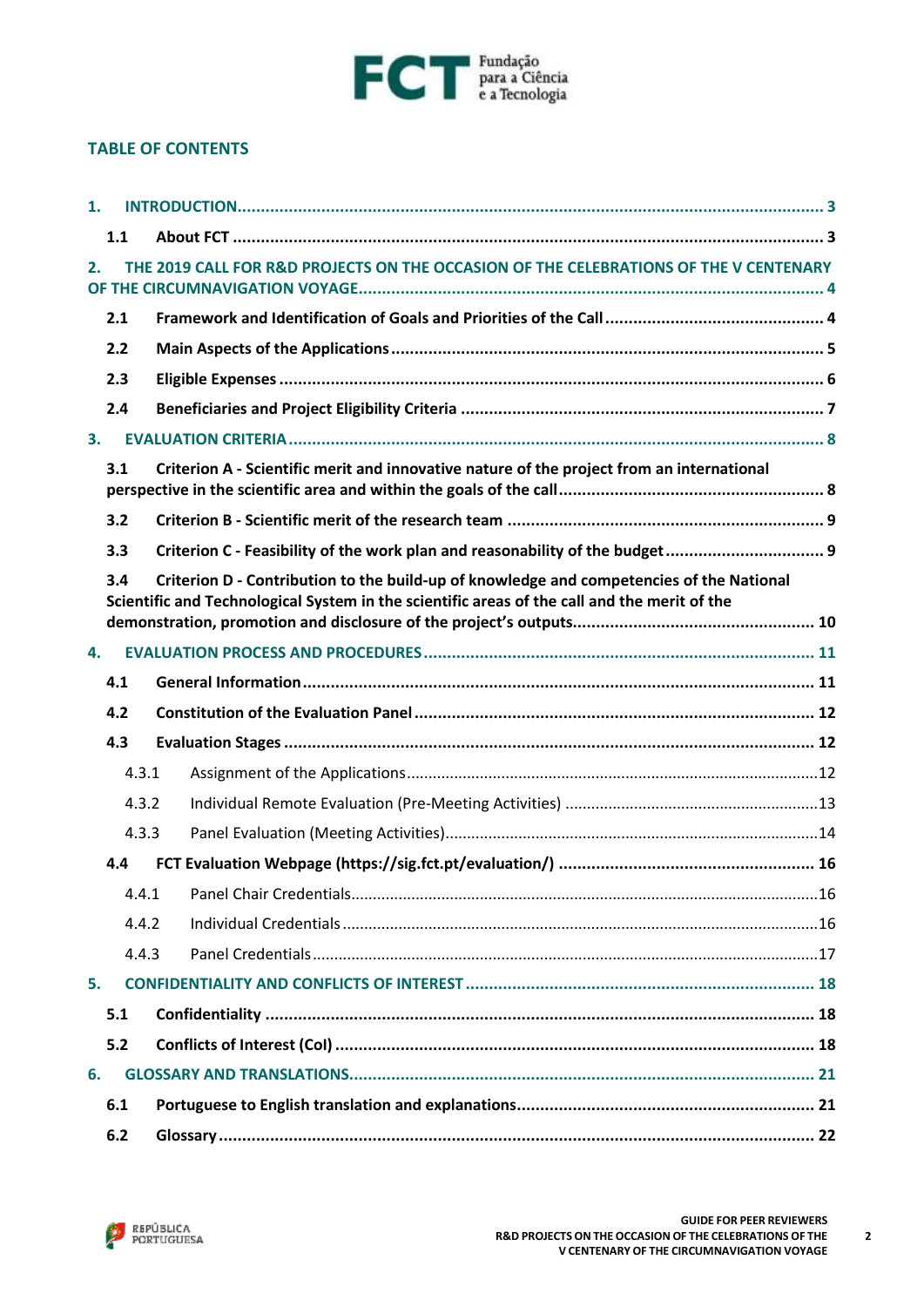

# <span id="page-2-0"></span>**1. INTRODUCTION**

#### <span id="page-2-1"></span>**1.1 About FCT**

Fundação para a Ciência e a Tecnologia, I.P. (FCT), the Portuguese Foundation for Science and Technology, is the public agency responsible for implementing the Portuguese government's science and technology policy.

FCT started in August 1997, succeeding the previous equivalent agency, JNICT, created in the 1980s.

FCT's mission is to promote the advancement of scientific and technological knowledge in Portugal, exploring opportunities to attain the highest international standards, in any scientific or technological domain, and to stimulate the diffusion of that knowledge and its contribution to improve education, health, environment, and quality of life and well-being of citizens.

FCT pursues its mission by funding fellowships, studentships and scientific employment, research projects, internationally competitive research centres and state-of-the-art infrastructures, via competitive calls with international peer-review. FCT ensures Portugal's participation in international scientific organizations fosters the participation of the scientific community in international projects and promotes knowledge transfer between R&D centres and industry. FCT also coordinates the public policy for the Information and Knowledge Society in Portugal and ensures the development of national scientific computing resources closely working with international organizations.

FCT's main roles are:

- To promote, finance, monitor and evaluate science and technology institutions, programmes, projects and training of human resources;
- To promote and support infrastructures for scientific research and technological development;
- To promote the diffusion of scientific and technological culture and knowledge, especially when relevant for educational purposes in close collaboration with the Ciência Viva agency;
- To stimulate the updating, interconnectivity, strengthening and availability of science and technology information sources.

FCT funds all areas of knowledge, including exact, natural and health sciences, engineering, social sciences and humanities.

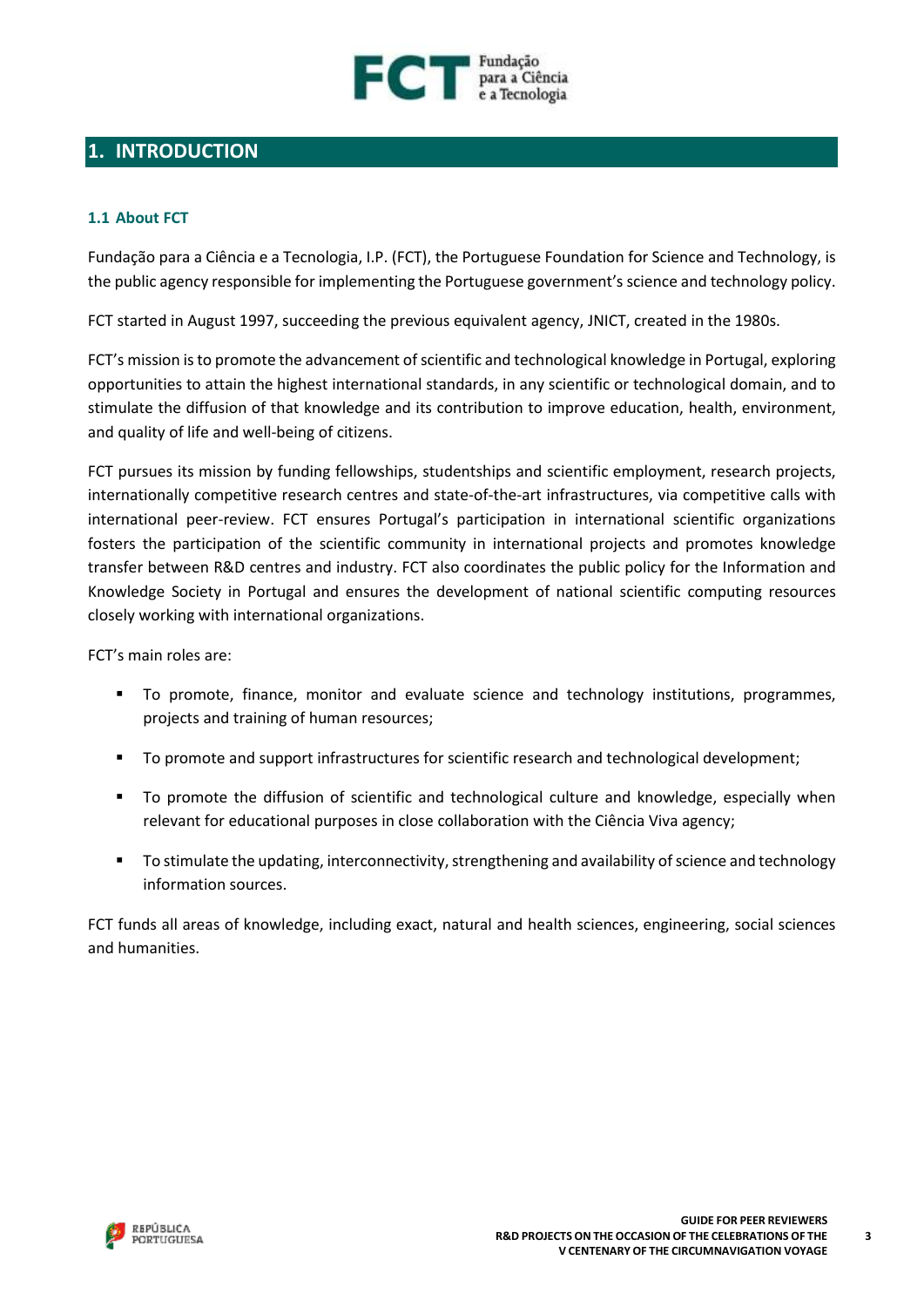

# <span id="page-3-0"></span>**2. THE 2019 CALL FOR R&D PROJECTS ON THE OCCASION OF THE CELEBRATIONS OF THE V CENTENARY OF THE CIRCUMNAVIGATION VOYAGE**

The 2019 Call for R&D Projects on the Occasion of the Celebrations of the V Centenary of the Circumnavigation Voyage, having as reference the voyage of Fernão de Magalhães and his conceptual framework of discovery of land and oceans, of interaction between people and cultures and the natural world and its biological wealth, aims to stimulate the projection of the circumnavigation for the future, developing new knowledge in various thematic areas in a perspective of scientific multidisciplinarity and contributing to the R&D agenda in "Atlantic Interactions" [\(http://www.atlanticinteractions.org/\)](http://www.atlanticinteractions.org/).

This call was launched by FCT through a public [announcement](https://www.fct.pt/apoios/projectos/concursos/circumnavegacao/docs/Aviso_Circum-navegacao.pdf) outlining the required features of the applications and the evaluation criteria to be applied. The rules under which the applications and the accepted projects are governed are specified in a public document entitled: [Regulations](http://www.fct.pt/apoios/projectos/regulamentofundosnacionais.phtml.en) Governing Access to Funding for Scientific Research and [Technological](http://www.fct.pt/apoios/projectos/regulamentofundosnacionais.phtml.en) Development Projects. The submission period is open between **7 th March 2019 and 17th April 2019**. The content of the application **must be written in English**, and a version in Portuguese of the Title and the Summary is also required.

Applicants are asked to identify the main scientific area according to the list provided in **Section [2.1](#page-3-1)**. Applicants are asked also to indicate four keywords that most accurately reflect the objectives and content of the proposed project. This will facilitate the assignment of each application to specific reviewers.

Funding of projects is based on peer review of applications submitted online in the referred call. FCT is responsible for the evaluation of the scientific merit of the submitted project proposals. Evaluation of the applications will be performed by an **international panel**.

The projects will be funded by National funds through the Ministry of Science, Technology and Higher Education. A budget allocation of **€2 million of national state budget** is foreseen and, if justifiable, FCT may strengthen this budget.

#### <span id="page-3-1"></span>**2.1 Framework and Identification of Goals and Priorities of the Call**

The Call resulted from the Council of Ministers through Resolution No. 52/2018, of 4<sup>th</sup> January, in which the launching of a R&D Program on the Occasion of the Celebrations of the V Centenary of the Circumnavigation Voyage was approved. The projects included in this R&D Program should adopt a multidisciplinary perspective and an international context, promoting partnerships with experts and institutions of international merit in order to strengthen the R&D Atlantic Interactions agenda.

#### **This call aims to support SR&TD projects in the following scientific areas:**

**a) Earth observation and knowledge :** understand and monitor the oceans, land masses, atmosphere and near space; develop and apply innovative technologies, including the development and use of space technologies, for systematic measurements; data processing and analysis, data science and

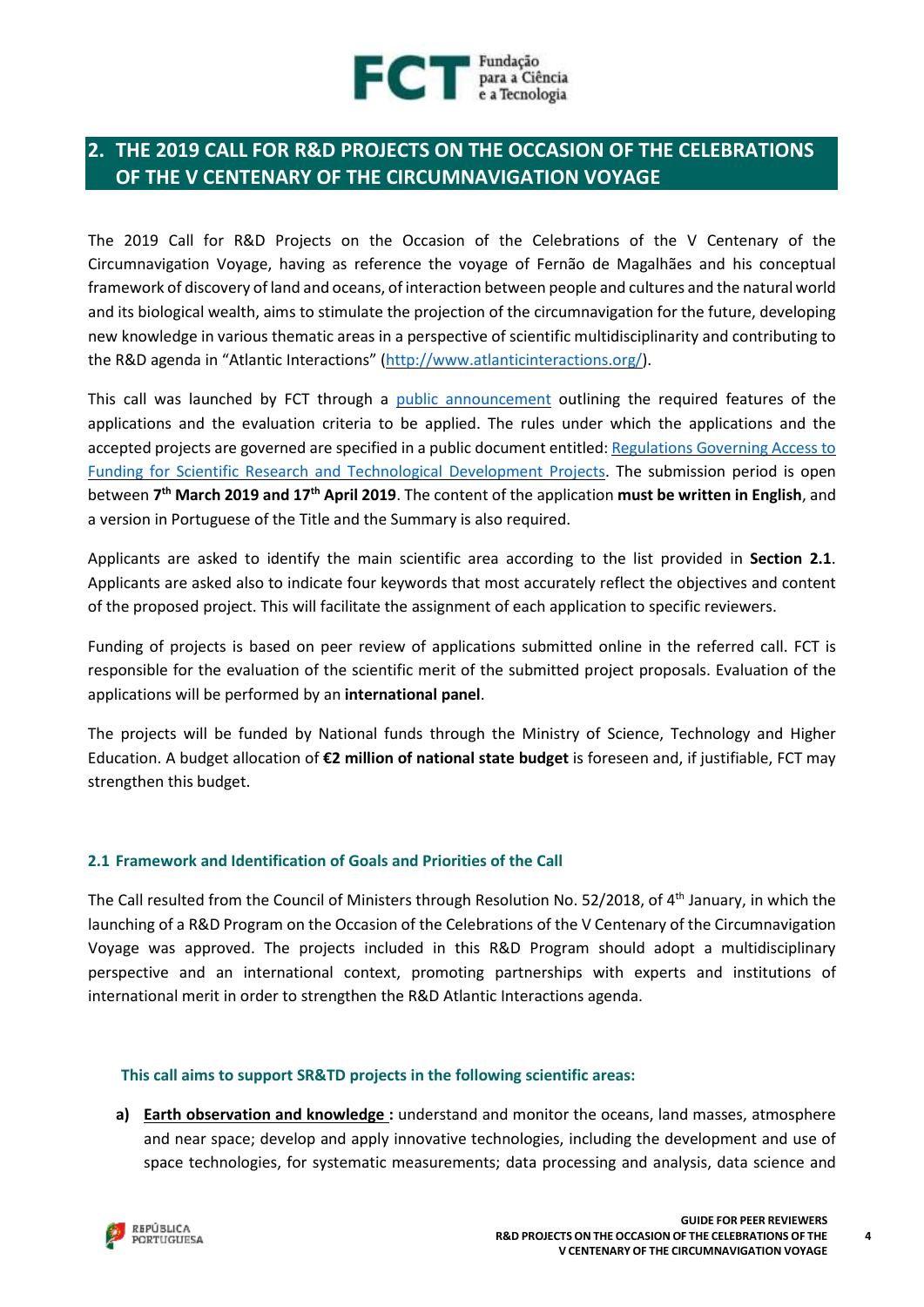

modeling and forecasting systems, integrating climate change, energy, ocean and earth science, with emphasis on systems involving Atlantic interactions.

- **b) Climate and climate change:** integrated study of atmospheric, ocean, earth and space interactions, and their effects on climate, meteorology and respective dynamics; data acquisition, analysis, data processing and dissemination and development of integrated models, particularly for the Atlantic regions.
- **c) Sustainable cities, mobility and sociocultural interactions:** research on science, planning and engineering of cities and networks between cities, integrating energy use, transport and mobility systems, connectivity networks and quality of life; multiculturalism and demographic, population and sociocultural dynamics.
- **d) Biodiversity and biological resources:** research on biological resources dynamics related to climate and pollution; ecosystems and biodiversity; systems for data acquisition, monitoring and modelling; application of data science for sustainability of productive systems, including fisheries, agriculture and bio-industries; intelligent systems for the use and valuation of natural resources.

#### <span id="page-4-0"></span>**2.2 Main Aspects of the Applications**

The beneficiary entities that may apply, either individually or jointly, are:

- a) Non-entrepreneurial entities of the R&I system, namely:
	- i. Higher education institutions, their institutes and R&D units;
	- ii. State or international laboratories with a head office in Portugal;
	- iii. Non-profit private institutions whose main object is R&D activity;
	- iv. Other non-profit public and private institutions developing or participating in scientific research activities.
- b) Companies of any type and under any legal form if included in SR&TD projects led by nonentrepreneurial entities from the R&I system, within an effective collaboration.
- c) The possible involvement of foreign institutions as participants in the project does not confer them the status of beneficiary.

Besides administrative requirements that are verified by FCT, projects to be funded under this call must meet the following specific requirements:

- Have a maximum duration of 36 months (extendable for a maximum of 12 months, if justified);
- Involve a maximum total eligible investment of **€300.000,00**;
- Present a plan for dissemination of results and dissemination of knowledge, as well as a knowledge transfer strategy;

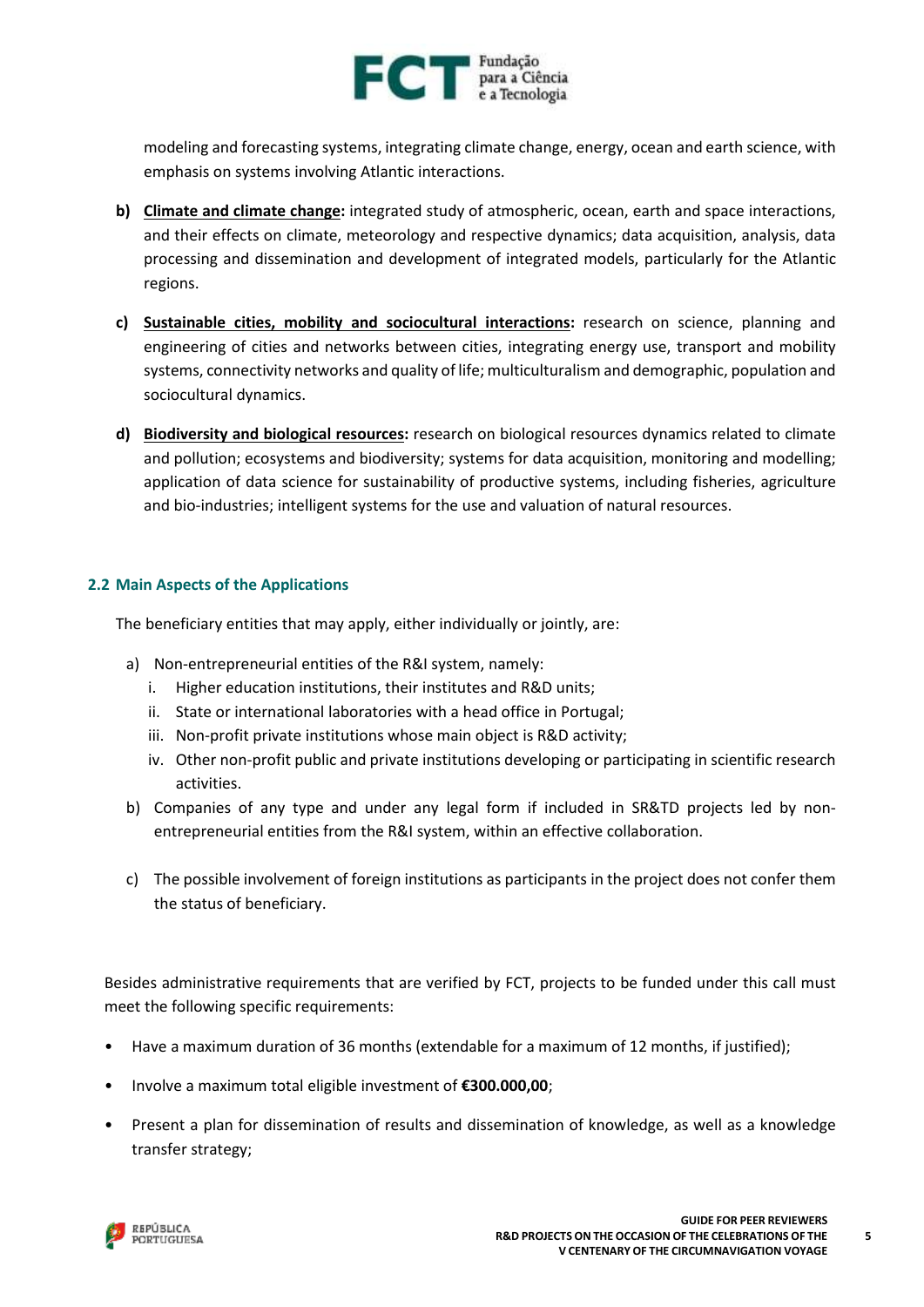

- Identify the Principal Investigator (PI) for the project that is responsible, alongside the Principal Contractor, for meeting the proposed objectives and rules governing the granting of funding;
- Identify a co-responsible for the project, the Co-Principal Investigator (Co-PI), that will replace the PI when he/she is unable to fulfil his/her duties;
- Each PI may only submit, in that quality, one application for this call. This condition is administratively verified by FCT;
- The PI must have a labour contract or post-doctoral fellowship with the proponent institution;
- The projects submitted under this Call must focus on one or more of the areas described in **Section [2.1](#page-3-1)**;
- Multiple applications of the same project are not allowed:
	- a) In distinct calls where there is a temporal overlap in the periods of submission of applications;
	- b) In the case of applications to calls with different thematic scopes and taking place at different application periods, the recommendation for funding in one of them is a condition of exclusion from the decision-making process of the others.

#### <span id="page-5-0"></span>**2.3 Eligible Expenses**

Considering the art.8º of the FCT Projects [Regulation,](http://www.fct.pt/apoios/projectos/regulamentofundosnacionais.phtml.en) the following items in SR&TD projects are eligible for funding:

#### **a) Direct costs**:

• Expenses with **Human Resources**, dedicated or related to the development of R&D activities with regard to the project's execution in all mandatory components by the applicable labour legislation, including expenses with grant holders and working contracts directly supported by the beneficiaries.

With regard to employment contracts, human resources expenses are based on the costs incurred in carrying out the project, based on the monthly base salary declared for the social protection of the worker, which may be increased by the mandatory social food allowance and occupational accident insurance under legally defined terms. The basic salary shall be the set of all remunerations of a permanent nature subject to taxation and declared for the purpose of social protection of the worker.

Grants within SR&TD projects may be of the following types:

- i. BCC Visiting Scientist Fellowship (*up to 12 months*);
- ii. BI Research Fellowship for graduate's or master's holders. For all grants, the monthly amount to be paid to the grant holder is fixed and established by FCT. Furthermore, these grants are tendered and contracted by the beneficiary entities in
- the context of the supported projects;

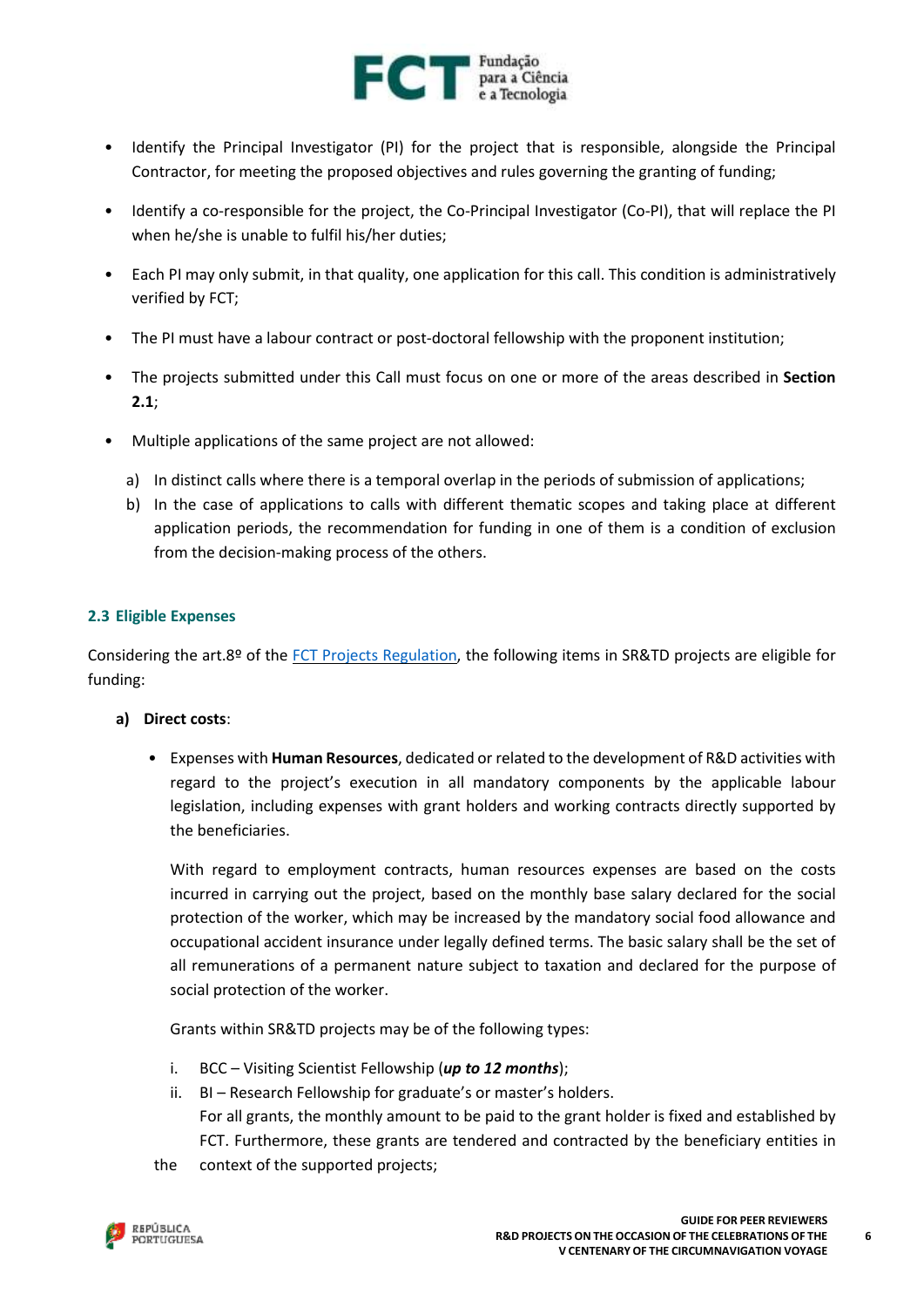

- **Missions** (travel, accommodation, registration fees, etc.) in Portugal and abroad, and directly attributable to the project;
- **Acquisition of scientific and technical tools and equipment**, indispensable to the project if used within the project during their useful lifetime;

• **Amortization of technical and scientific tools and equipment**, indispensable to the project and of which the useful lifetime falls within the execution period, but does not end within that period;

- **Subcontracts** directly related to the project scientific task´s execution;
- Expenses related to the national and international registration of **patents**, **copyrights**, **utility models and designs, national models or trademarks**, when associated with other forms of intellectual protection, namely fees, state-of-the-art searches and consulting expenses;

 Expenses with the **demonstration, promotion and disclosure of the project's outputs**, for dissemination of the produced knowledge and public promotion of the outputs, including activities to promote the scientific culture and exhibitions;

 **Acquisition of other goods and services** directly related to the project's execution, including **consultants'** fees which do not constitute subcontracts.

**b) Indirect costs**, **with a fixed tax of 25% of the direct eligible costs** with exclusion of subcontracting and resources made provided by third parties.

For the present Call, the non-eligible costs are the ones stated in the art.9º of the FCT Projects [Regulation.](http://www.fct.pt/apoios/projectos/regulamentofundosnacionais.phtml.en)

The PI, co-PI, the remaining core elements of the applications, as well as the remaining elements of the research team, are responsible for submitting an updated version of their **CV in English,** and keep the information updated until the time of the application's submission. For CIENCIAVITAE CV's, the information should be updated until 24h after the deadline for proposal submission.

#### <span id="page-6-0"></span>**2.4 Beneficiaries and Project Eligibility Criteria**

Eligibility criteria, both for beneficiary entities and projects, follow the applicable Regulations, and will be subject to an administrative review to be carried out by FCT. Eligibility is thus not part of the evaluation process.

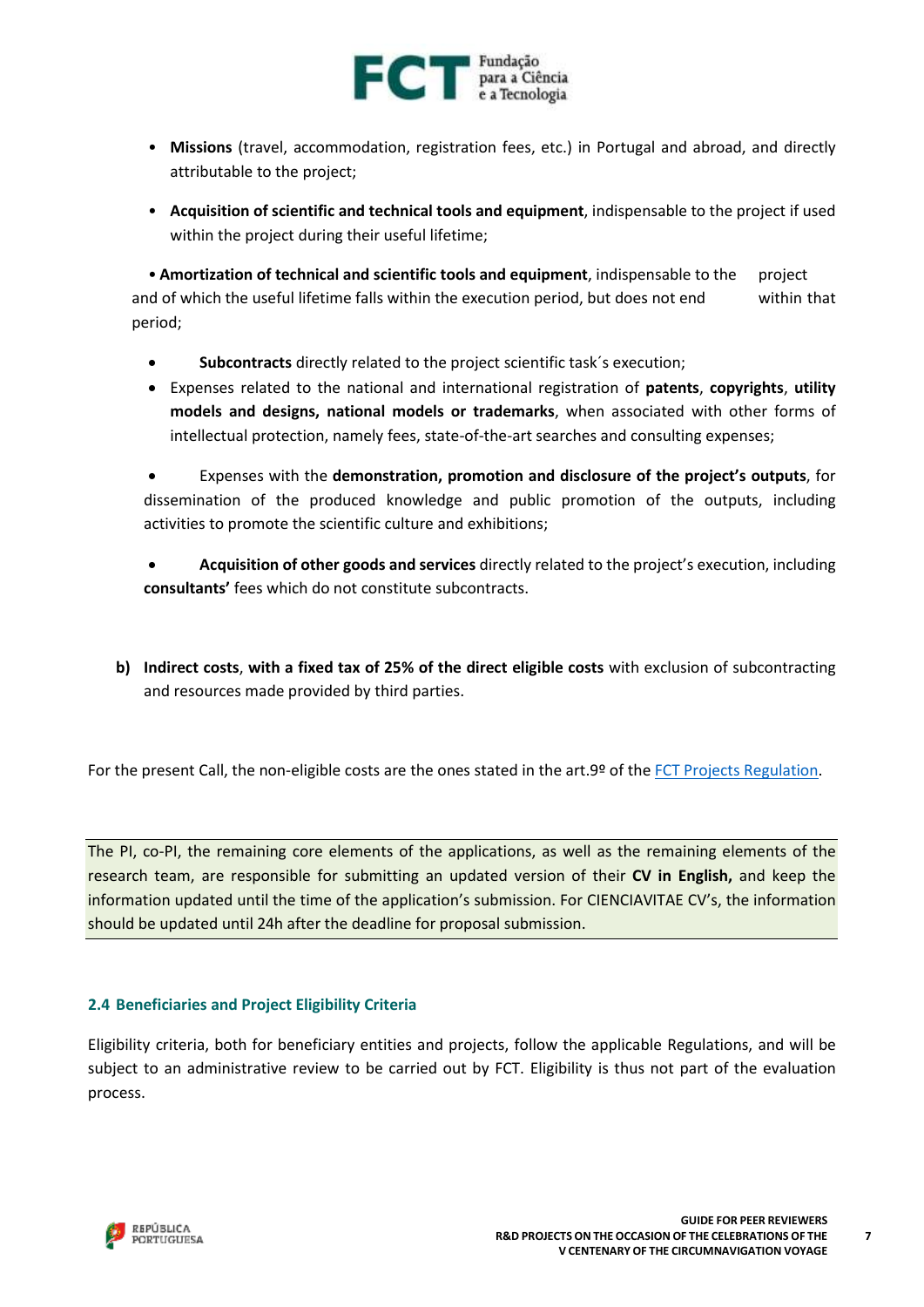

# <span id="page-7-0"></span>**3. EVALUATION CRITERIA**

Scoring of the project proposals, towards their selection and ranking, is based on the **Merit of the Project** (MP), to be calculated according to the following formula:

#### **MP = 0.50 A + 0.20 B + 0.10 C + 0.20 D**

The evaluation of the Merit of the Project is based on the following main four criteria:

- A Scientific merit and innovative nature of the project from an international perspective in the scientific area and within the goals of the call;
- B Scientific merit of the research team;
- C Feasibility of the work plan and reasonability of the budget;
- D Contribution to the build-up of knowledge and competencies of the National Scientific and Technological System in the scientific areas of the call and the merit of the demonstration, promotion and disclosure of the project's outputs.

The four main criteria are scored using a 9-point scale system  $(1 - \text{minimum})$ , 9 – maximum) and each of the four criteria is rated using this scale with whole numbers only (decimal ratings are not allowed). The final score of MP is rounded to two-decimal places.

For a proposal to be eligible for funding, the following **minimum score** is required:

 $\bullet$  MP  $\geq 5.00$  points.

For the purpose of selection and decision-making regarding funding, projects will be ranked by score obtained in the review process in decreasing order. In case of equal ratings, the locking date and hour of the proposals in the FCT's electronic system will be taken into consideration for the ranking list.

In situations where the information provided in the application does not allow a sustained score of a given **evaluation criterion, a score of 1 (one) should be given.**

#### <span id="page-7-1"></span>**3.1 Criterion A - Scientific merit and innovative nature of the project from an international perspective in the scientific area and within the goals of the call**

This criterion aims to assess the scientific merit and innovative nature of the project, through three main dimensions, considered in an integrated way:

 Dully substantiated relevance, originality of the objectives and of the study's object, based on the state of the art of the scientific area, and innovative character of the proposed project;

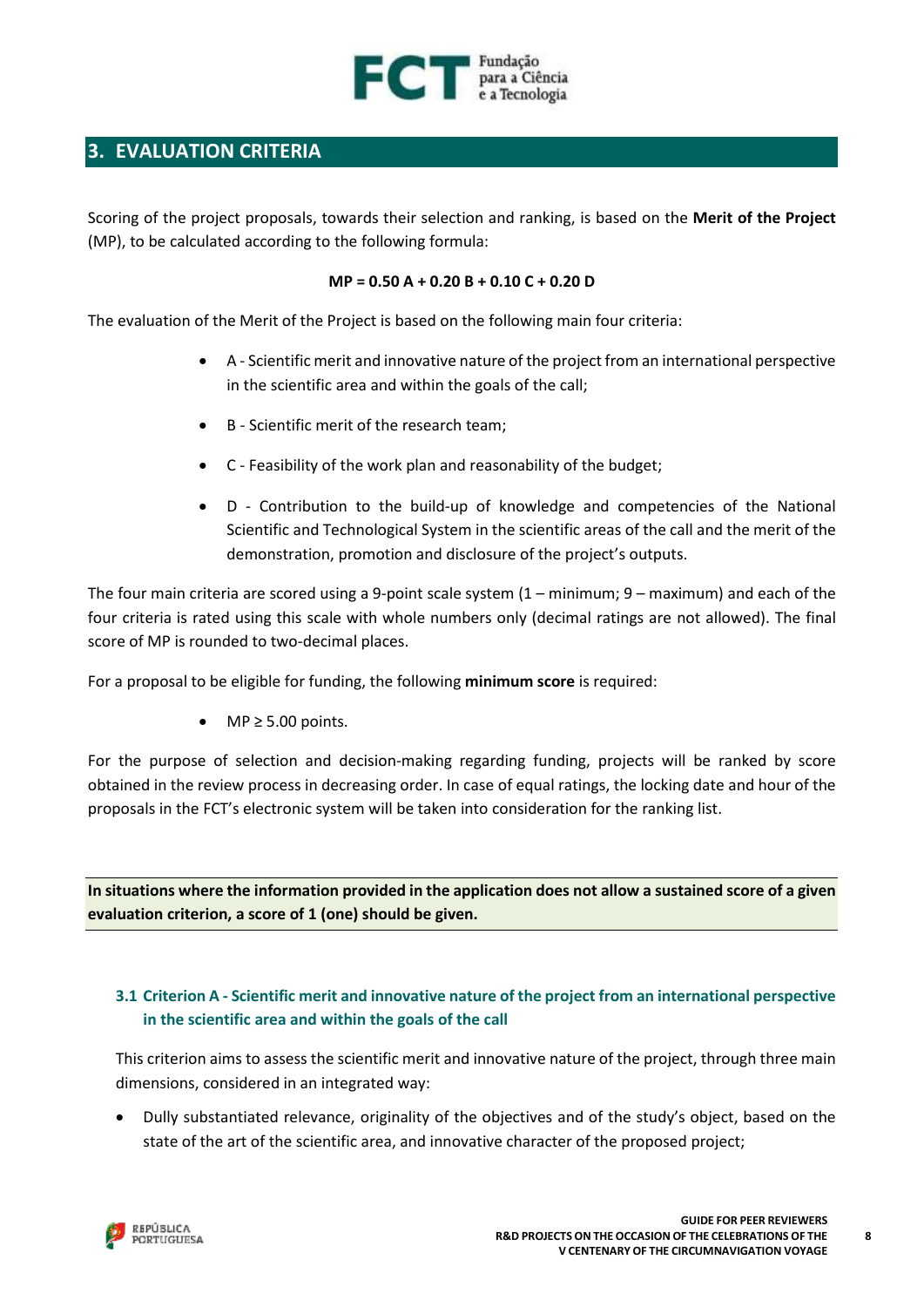

- Potential contribution of the research project to the advancement of knowledge in the field of the present Call and to the feasibility of knowledge application;
- Potential impacts of the project's outcome on the economic and technological dimensions, the social and cultural sector, liaison to local and regional entities and problems, and the substantiation and definition of public policies.

#### <span id="page-8-0"></span>**3.2 Criterion B - Scientific merit of the research team**

The present criterion is intended to evaluate the scientific merit of the research team, its composition, consistency and adequacy to the project's needs through the following dimensions:

- Merit of the scientific and professional career of the proponents of the project (PI, co-PI and team members), valuing the different components that support a curriculum of scientific merit: participation in research projects; scientific publications; leadership/organization/participation in networks and conferences; participation in activities of scientific training and management; degree of internationalization of the team (when appropriate);
- Abilities and skills to adequately execute the proposed project in the specific area of this call, considering the team's configuration, the availability and commitment of its members (and other entities, when applicable) and the PI´s qualifications regarding the project's challenges, both at the scientific and management level, as well as the ability to engage young researchers in training;
- Relevant outcomes of previous projects and their contribution to the advancement of knowledge and to knowledge-based applications, assessed through the qualitative appraisal of publications or other professional and scientific works and actions considered as the most representative of the scientific/professional career of the PI, co-PI and other team members.

#### <span id="page-8-1"></span>**3.3 Criterion C - Feasibility of the work plan and reasonability of the budget**

This criterion is intended to evaluate the feasibility of the work plan and reasonability of the budget, considering the following aspects:

- Quality (clarity, consistency and adequacy) of the proposed scientific approach, taking into consideration the theoretical framework, the adopted methodology for the development of the project and the work plan proposed;
- Clear identification of the activities to be developed, their structure and their adequacy to the established methods and objectives;
- Adequacy of the human resources and methodologies to perform the proposed objectives and tasks and meet the proposed deadlines;
- If applicable, analysis of the risks associated to the different stages of the project, with special focus on the identification of the critical points and the corresponding contingency plan to be adopted;

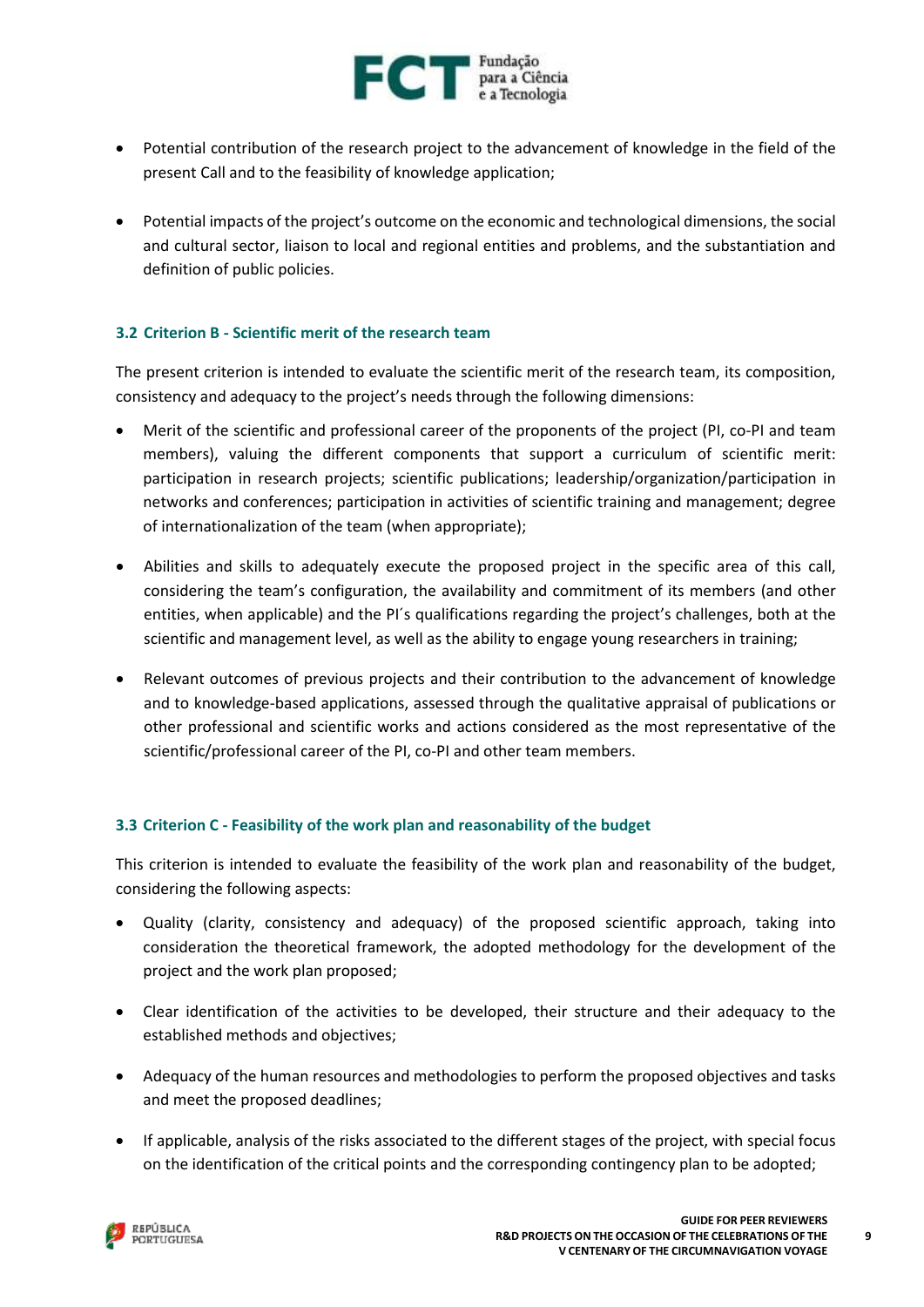

- Adequacy of the physical and financial resources involved in the project, with regard to the host conditions (technical/scientific, organizational management and, when appropriate, co-funding capacity by companies) provided by the beneficiary entities, in particular institutional resources of the participating entities, namely the Principal Contractor;
- Adequacy and consistency of the proposed budget to accomplish the objectives and activities proposed.

### <span id="page-9-0"></span>**3.4 Criterion D - Contribution to the build-up of knowledge and competencies of the National Scientific and Technological System in the scientific areas of the call and the merit of the demonstration, promotion and disclosure of the project's outputs**

This criterion aims to assess the added value of the project, the applicability of the results and the merit of the demonstration, promotion and disclosure of the project's outputs in the area of the call.

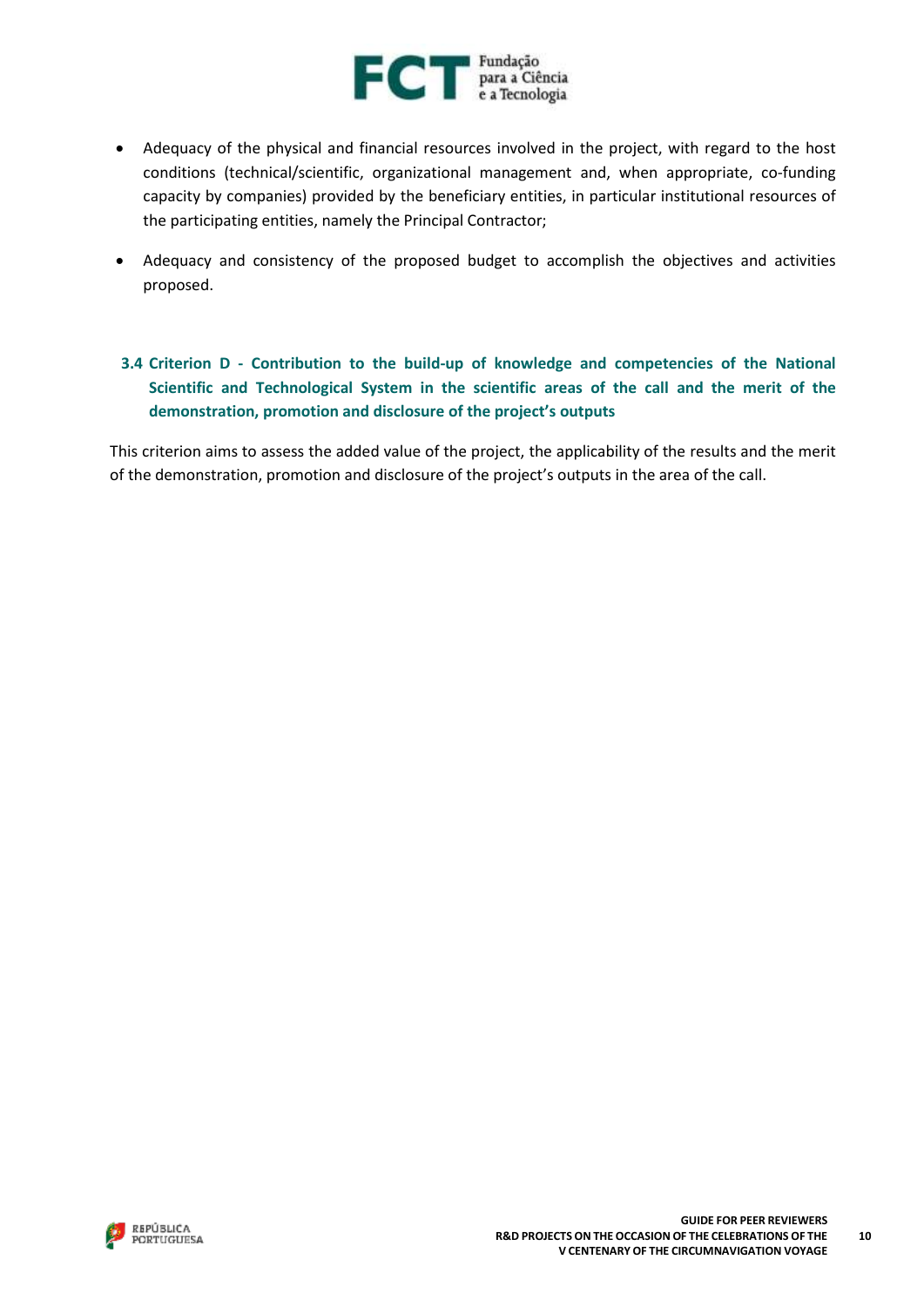

# <span id="page-10-1"></span><span id="page-10-0"></span>**4. EVALUATION PROCESS AND PROCEDURES**

#### **4.1 General Information**

- FCT is responsible for verifying the eligibility requirements of each project according to factual and legally binding criteria;
- The **Merit of the Project** will be assessed by an **international evaluation panel**;
- **Each application** will be remotely and individually evaluated by **two panel members**. One of the panel members will be appointed as the **first reader** of the application;
- All experts will be of acknowledged competence in the scientific areas of the application to be evaluated, and cannot be affiliated with Portuguese R&D institutions or have current or scheduled collaborations with any Portuguese R&D institution;
- Before the remote evaluation process, all panel members will have to sign the Terms of Reference of the call;
- The panel is headed by a Panel Chair and its composition will be disclosed on the FCT website;
- Whenever a particular expertise is not covered by the panel members, the Panel Chair suggests external reviewers to be invited by FCT, to provide an assessment of the application in consideration. The name of the external reviewers will not be made public;
- Distribution of the applications to panel members will take into consideration any Conflict of Interest, as well as, the matching of scientific competences;
- The first time a reviewer logs in the evaluation webpage located at the FCT site he/she has to accept a Confidentiality Statement (**Section [0](#page-17-1)**);
- Prior to access to each application, the reviewer has to declare whether or not a Conflict of Interest is identified for that particular application;
- During the panel meeting all applications shall be discussed. A **ranked list** and a **panel evaluation report** (for each application) will be produced;
- The panel will issue a **panel meeting report** on its activities;
- The panel members are asked to give support to FCT during the period spanning the evaluation meeting and the final decision (*i.e.*, analysis of potential appeals of scientific nature presented by the applicants);
- There is an allocated FCT team for the evaluation panel, which will act as the contact point for the reviewers.

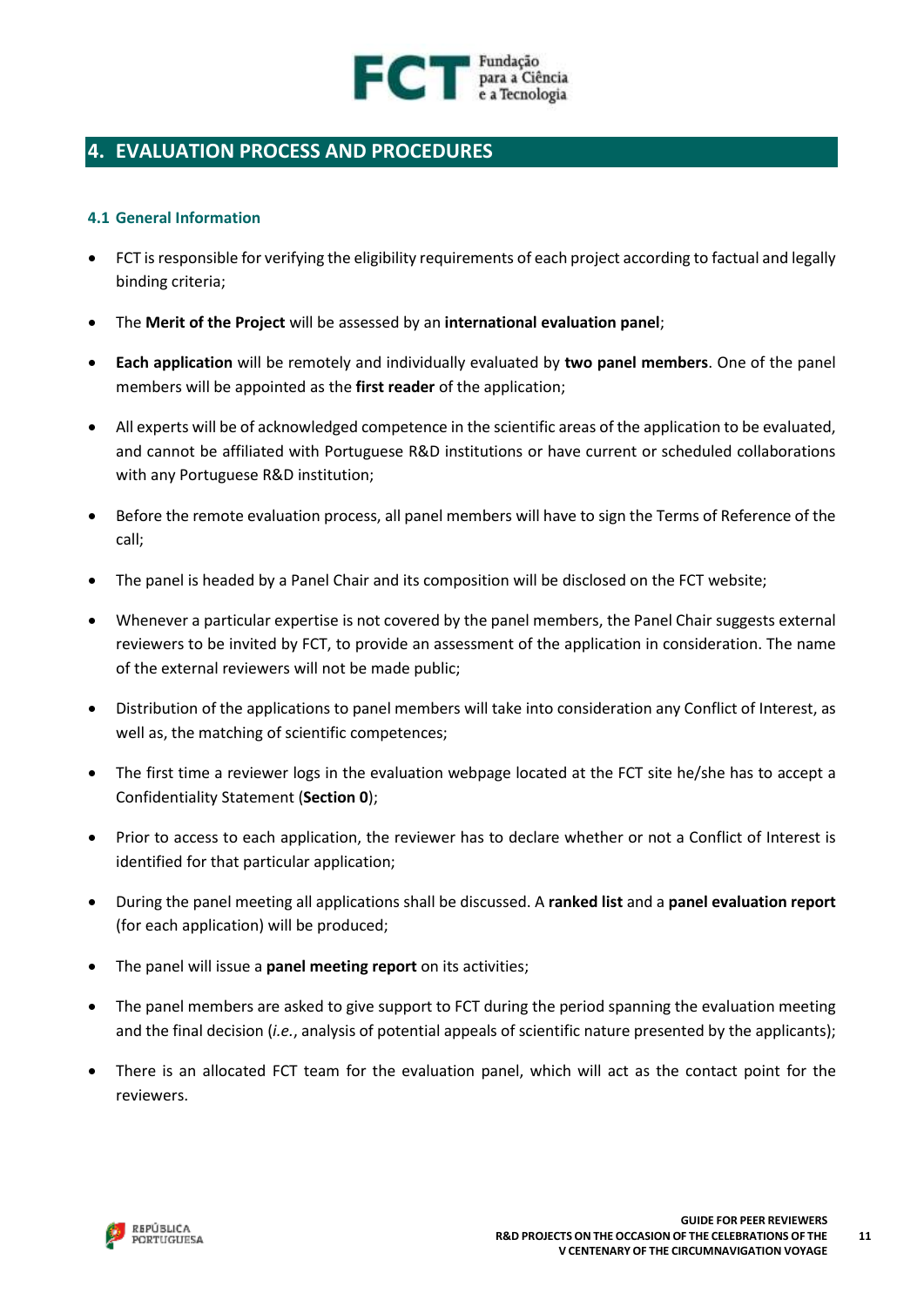

#### <span id="page-11-0"></span>**4.2 Constitution of the Evaluation Panel**

- The evaluation panel is appointed by the Board of Directors of FCT and approved by the Minister of Science, Technology and Higher Education;
- The constitution of the evaluation panel will take into consideration the number and the scientific areas of the applications, an adequate gender balance and a fair geographic and institutional distribution of evaluators;
- A Chair will be invited to head the evaluation panel and is responsible for the following tasks:
	- i. Assigning each application to two panel members;
	- ii. Controlling the quality of the Compilation (Pre-Consensus) and panel evaluation reports;
	- iii. Steering the panel meeting;
	- iv. Communicating the results of the panel meeting to the Board of Directors of FCT;
	- v. Keeping the evaluation process within the defined timeframe and contacting panel members in case of any delay;
	- vi. Supporting the FCT team in the resolution of any Conflict of Interest identified during the evaluation process.

#### <span id="page-11-1"></span>**4.3 Evaluation Stages**

In this call, the evaluation process of the applications involves the following stages:

- Assignment of the Applications;
- Individual Remote Evaluation (Pre-Meeting Activities);
- Panel Evaluation (Meeting Activities)

#### <span id="page-11-2"></span>**4.3.1 Assignment of the Applications**

- **Each application** will be remotely and individually evaluated by **two panel members**. One of the panel members will be appointed as **first reader** of the application;
- **Distribution** of the applications to panel members will take into consideration any declared **Conflict of Interest**, as well asthe **matching of professional and scientific expertise** with the topic of the application;
- The panel Chair will receive coordinator credentials for the assignment of each application to the respective first and second readers (1st and 2nd readers).

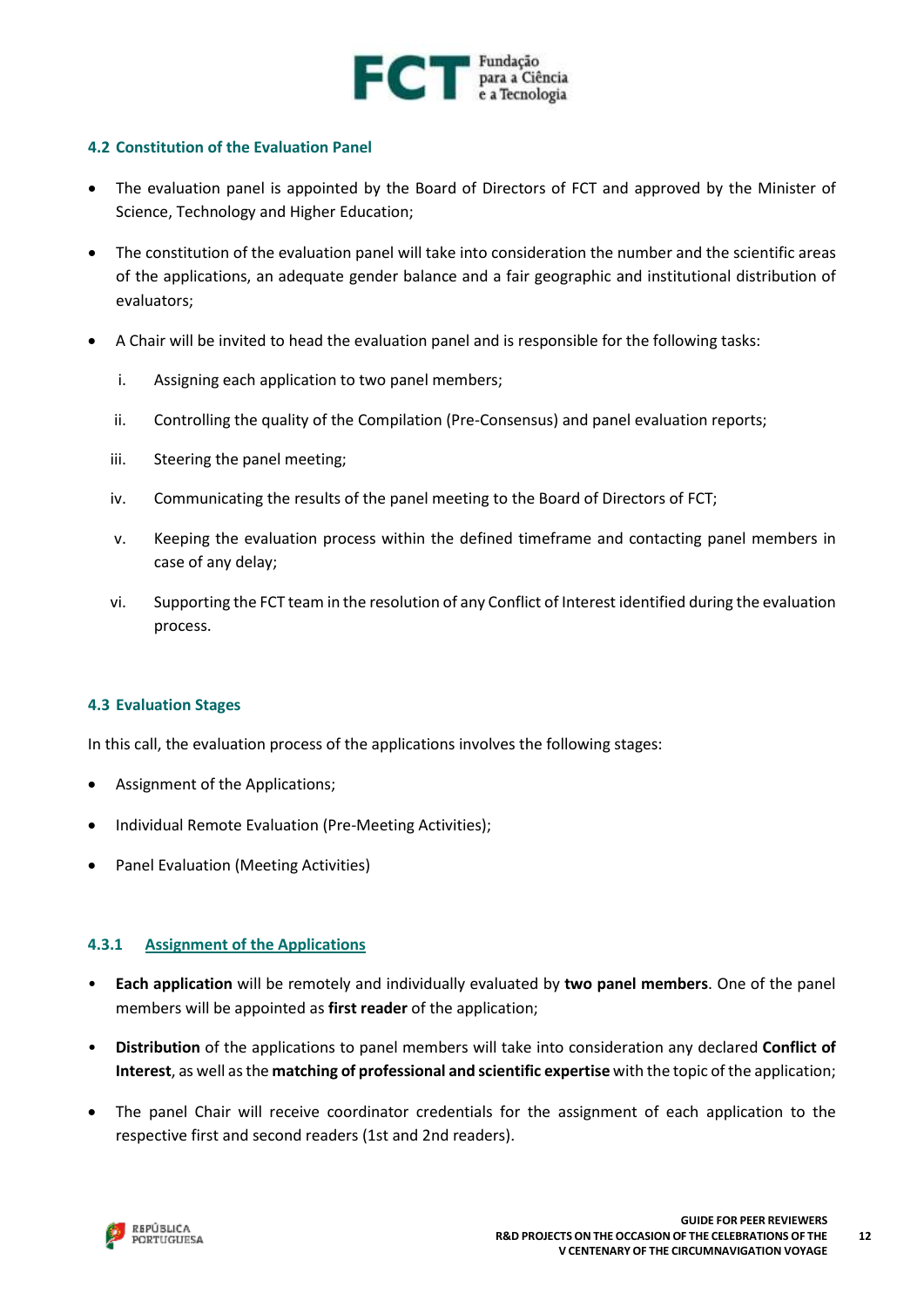

#### <span id="page-12-0"></span>**4.3.2 Individual Remote Evaluation (Pre-Meeting Activities)**

- After the assignment of all applications, panel members will receive **individual credentials** to start the evaluation process;
- Before accessing each application, the reviewer has to declare whether or not a **Conflict of Interest** is identified for that particular application;
- In case of a Disqualifying Conflict of Interest, the panel Chair should be informed and the application allocated to a different panel member;
- Reviewers must submit an **Individual Evaluation Report** with their assessment for each application assigned to them;
	- i. The **Individual Evaluation Report Form**, includes:
		- The score and comments for each of the four evaluation criteria;
		- An overall comment on the proposal evaluation;
		- Funding recommendation, without specifying the amount;
		- Confidential comments to the evaluation panel may be provided.
	- ii. The assessment should take into account the following **guidelines**:
		- The strengths and weaknesses for each criterion must be identified;
		- The comment for each criterion should be succinct but substantial; this comment should address the relative importance of the criterion and the extent to which the application actually meets the criterion. Suggestions that might help the project team to carry out the project activities may be provided;
		- The overall comment on the proposal should be a global appraisal of the reviewer on the application, stating conclusions regarding the research work and the organization of the project. It must be in accordance with the comments and scores given to each criterion;
		- Comments should also be impeccably polite; if so decided by the panel, the comments may be reproduced totally or partially in the feedback to applicants.
	- **Both readers must submit and lock their individual evaluation** for each assigned application in the Individual Evaluation Form;
	- The panel member appointed as **1st reader** will only have access to the **Compilation Report Form,** for that particular application, after the submission of the two Individual Evaluation Reports;

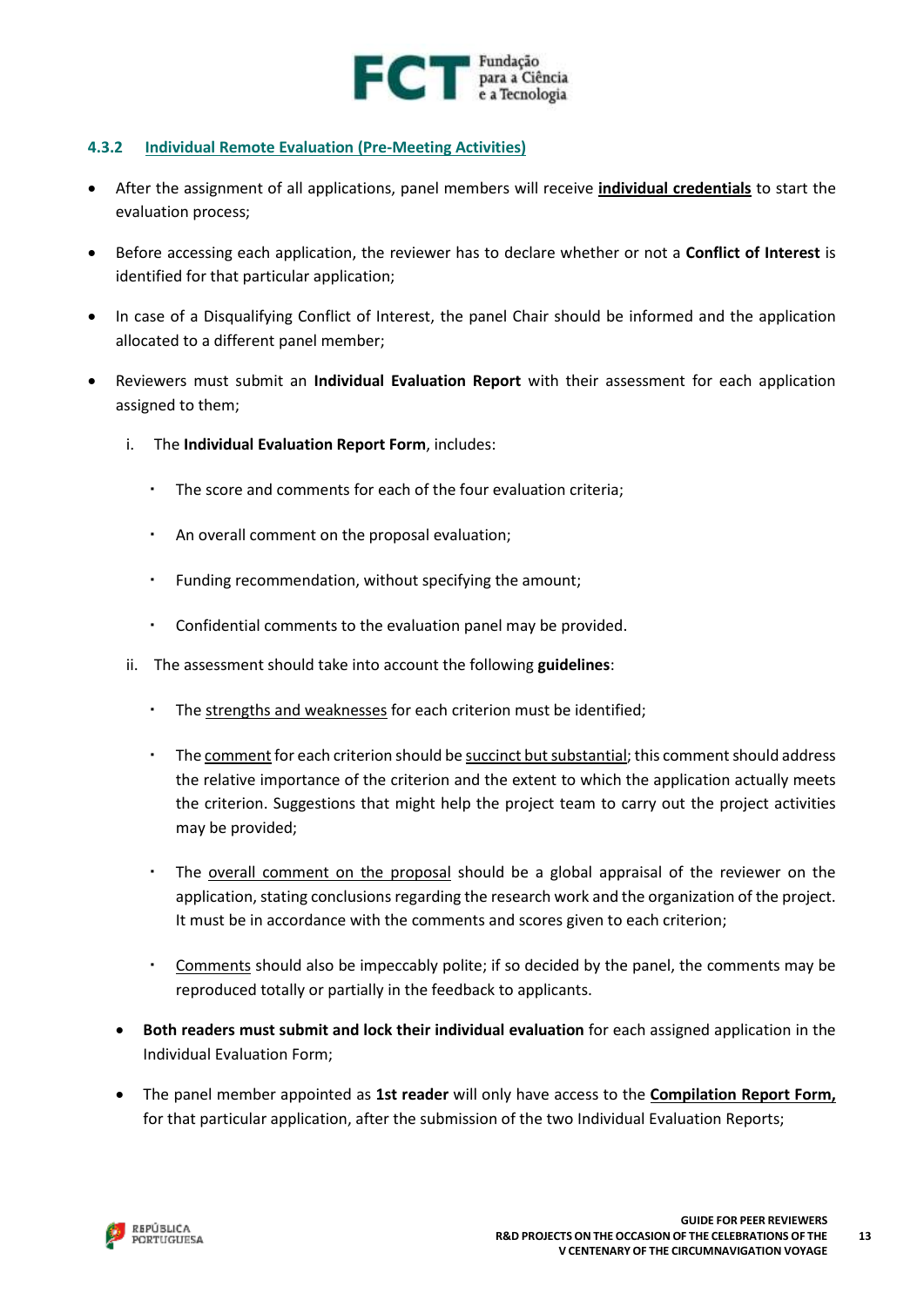

- Based on the two individual reviews, the **1st readers** will prepare the **Compilation (Pre-Consensus) Report** for each application. **This report, whose structure is similar to the Individual Evaluation Report, must be** submitted and locked up to **two weeks before the panel meeting**;
- **Both scores and comments are critically important**. The Pre-Consensus report's scores and comments are the starting point for the panel discussion during the panel meeting;
- Whenever a reviewer has all her/hisreports (Individual Evaluation Reports and Compilation Reports) locked, **panel credentials** will be sent, giving him/her access to all applications, as well as to all Individual and Pre-Consensus reports. Access to all the information will allow panel members to prepare the panel meeting.

#### <span id="page-13-0"></span>**4.3.3 Panel Evaluation (Meeting Activities)**

- During the panel meeting, **all applications must be discussed**;
- The **application's final scores** for each criterion, as well as the **comments to be conveyed to the applicants,** will be discussed and agreed upon by the evaluation panel and included in the **Panel Evaluation Report** by the 1st reader;
	- i. The **Panel Evaluation Report Form** includes:
		- The scores and comments for each of the four evaluation criteria;
		- An overall comment on the application;
		- Comments on the proposed budget;
		- Confidential comments to FCT, if necessary.
	- ii. The final panel assessment should take into account the following **guidelines**:
		- All comments should take the form of a statement with respect to the criterion under evaluation; the overall comment should provide a global point of view on the quality of the project;
		- Panel members shall:
			- Avoid comments that provide a simple description or summary of the application;
			- Avoid the use of the first person or equivalent: "I think..." or "This reviewer finds..."; alternatively, panel members are advised to use expressions such as "The panel considers…" or "It is considered…";
			- Avoid asking questions, since the applicants will not be able to answer them;

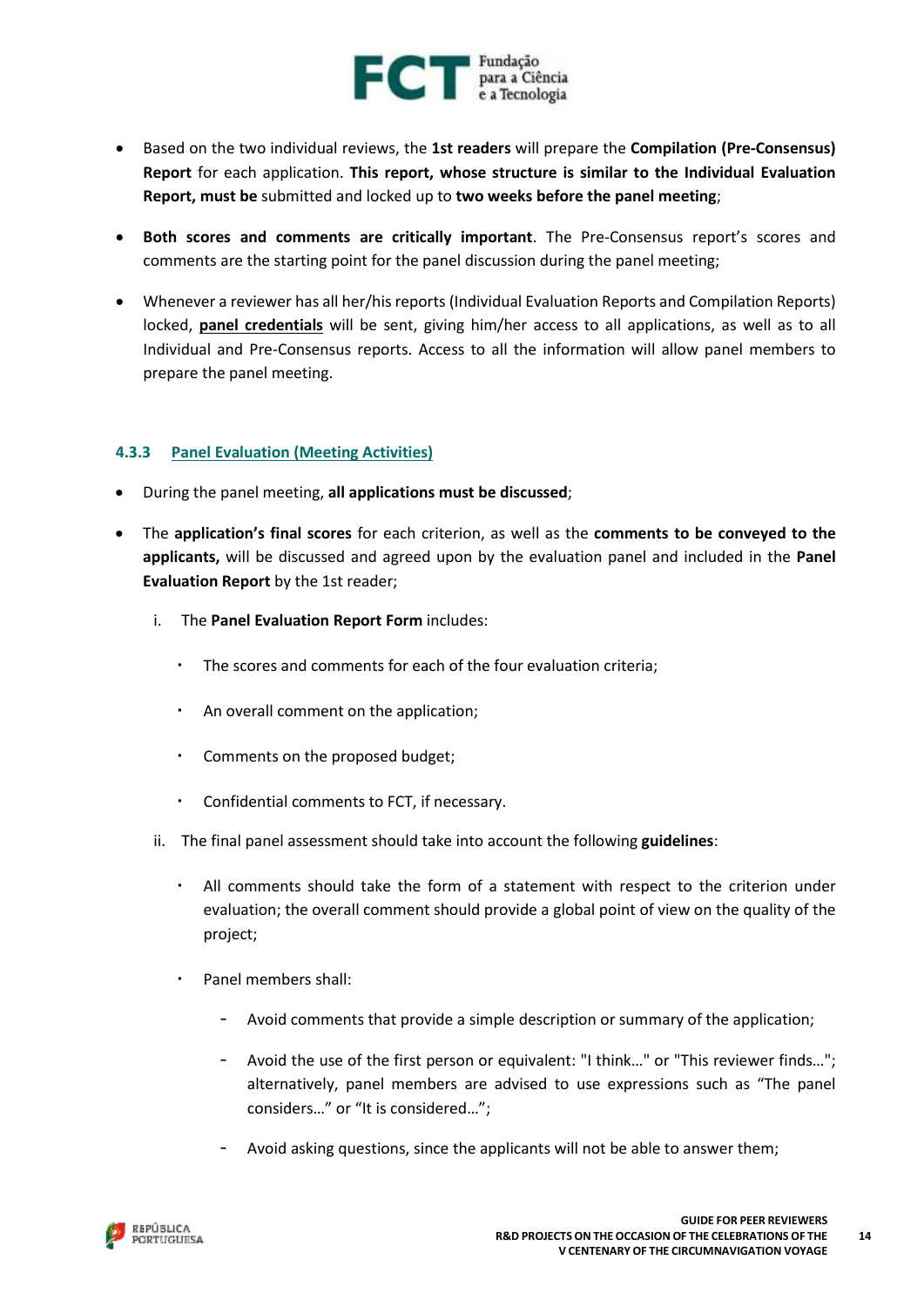

- Always use dispassionate and analytical language: dismissive statements about the team, the proposed science or technology, the knowledge or the field concerned must be avoided;
- Evaluate the work that is being proposed, and not the work that they consider should have been proposed.
- The panel will have to prepare a **Panel Meeting Report** with a summary of the meeting activities that should address (but is not limited to) the following issues:
	- Work methodology adopted by the panel;
	- Identification of Conflicts of Interest and their resolution at any time during the process;
	- **Final Panel Ranking.**

#### **This report should be signed by all panel members.**

- The Panel should prepare an additional document with **Recommendations to FCT** on the various aspects of the evaluation process that may help FCT to improve procedures in future calls. This document may include, among other issues considered to be important:
	- Comments and criticisms on the application form, with suggestions for possible improvements;
	- Comments on the material available to panel members, in particular the Guide for Peer Reviewers;
	- Strong and weak aspects of the FCT team;
	- Strong and weak logistical aspects (travel, hotel, meeting).

#### **In summary:**

It is the duty of the **evaluation panel** to:

- Prepare a **Panel Evaluation Report** for each application (to be conveyed to the applicants) based on the Compilation (Pre-Consensus) reports and panel discussions;
- Produce a final **Panel Ranking** of all evaluated applications;
- Prepare a **Panel Meeting Report** with a summary of the meeting activities and comments regarding the evaluation process;
- Prepare a document with **Recommendations to FCT.**

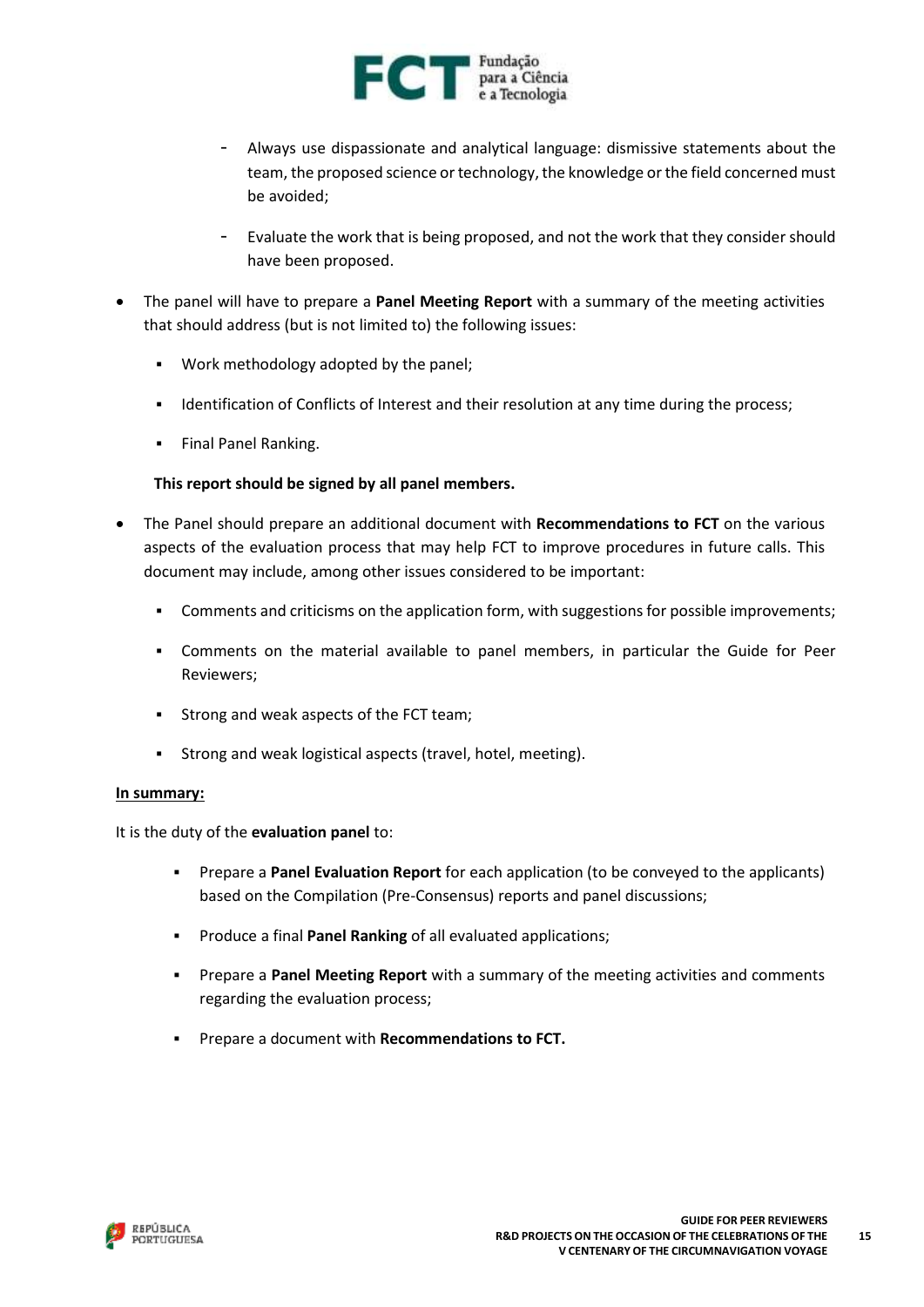

#### <span id="page-15-0"></span>**4.4 FCT Evaluation Webpage [\(https://sig.fct.pt/evaluation/\)](https://sig.fct.pt/evaluation/)**

#### <span id="page-15-1"></span>**4.4.1 Panel Chair Credentials**

Panel Chair credentials give access to the FCT evaluation webpage, and enable Panel Chair to:

- Allocate each application to two panel members and external reviewers (if applicable);
- Check the number of applications assigned to each reviewer;
- Monitor the individual reviewers' work flow (individual evaluation report submitted by panel members);
- Extract an excel file to sort the applications according to various items, including scores, requested funding, etc.

#### **The main menu displays the following options:**

Project List – This list displays all the applications submitted to the panel. The reference/title are links to access the overview of the selected application form, the status of its evaluation and the contents of the individual reports, if locked. Each application must be assigned to two panel members.

Evaluators List - This list displays the names of the reviewers and the number of projects assigned to each. By clicking the name, the Panel Chair will access the list of applications associated with each reviewer.

Evaluators / Ratings - List of all projects, with data relative to the reviewers' work flow.

Additional Documents - Set of documents with information on the evaluation process, the particular call, logistical aspects, etc.

Extra Information - Lists that can be extracted to an excel file to monitor the work flow. This includes a list with the information regarding the conflict of interest declared by the reviewer.

Registration Form - To be filled in by the evaluator with her/his Personal Data, Scientific Field and Payment Data.

#### <span id="page-15-2"></span>**4.4.2 Individual Credentials**

Individual credentials give access to the list of applications assigned to the reviewer, with the type of reader identified. After logging in and accepting the statement of confidentiality, instructions are available at the top of the menu.

For each application, the following is available:

- A statement on Conflicts of Interest;
- The content of the application;

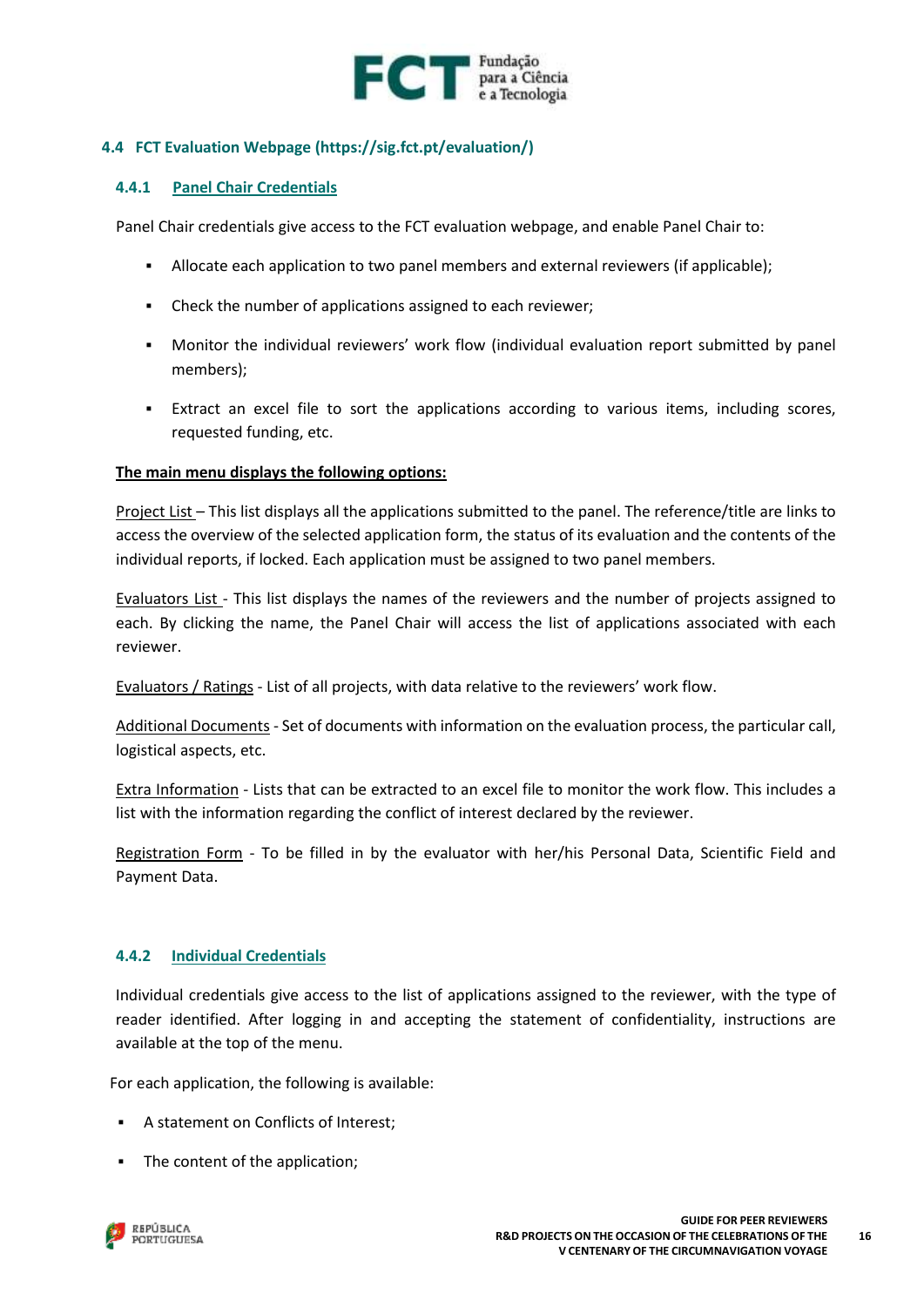

- The Individual and Compilation (Pre-Consensus) (if 1st reader) Report Forms;
- The possibility to **SAVE** the submitted evaluation report the uploaded information will be kept for future revision;
- The **LOCK** button to submit the evaluation report the reviewer will no longer be able to modify the uploaded information.

#### <span id="page-16-0"></span>**4.4.3 Panel Credentials**

Panel credentials give access to the list of all applications and to the respective evaluations (all individual and compilation reports). After logging in, instructions are available at the top of the menu.

For each application, the following is available:

- The content of the application ("Form Overview" tab);
- The Individual and Compilation (Pre-Consensus) Reports ("Evaluation" tab);
- The **Panel Report Form** (to be filled in by the 1st reader) ("Panel Evaluation" tab) this form has the same structure of the Individual and Compilation reports;
- The possibility to **SAVE** the submitted evaluation report the uploaded information will be kept for future revision;
- **•** The LOCK button to submit the evaluation report the reviewer will no longer be able to modify the uploaded information.

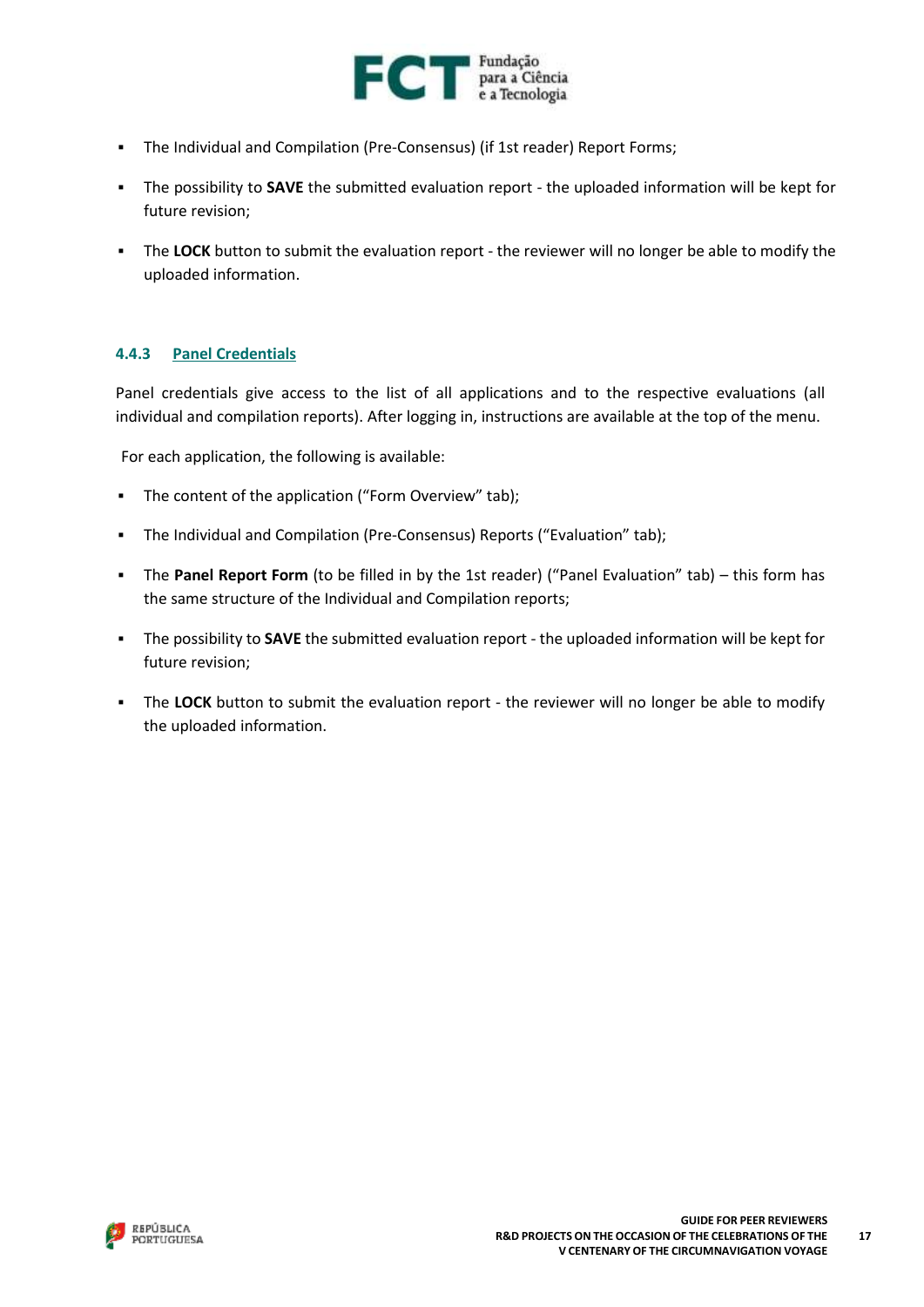

# <span id="page-17-1"></span><span id="page-17-0"></span>**5. CONFIDENTIALITY AND CONFLICTS OF INTEREST**

#### **5.1 Confidentiality**

The confidentiality of written applications must be protected. All reviewers involved in the evaluation are asked not to copy, quote, disclose or otherwise use material contained in the applications. All reviewers are requested to accept a statement of confidentiality relative to the contents of the applications and to the results of the evaluation.

The statement that needs to be accepted, which appears the first time the reviewer uses the individual credentials to access the evaluation area, is the following:

#### **STATEMENT OF CONFIDENTIALITY**

Thank you for accepting to participate in the scientific evaluation of Research Projects submitted to the Portuguese Foundation of Science and Technology (*Fundação para a Ciência e a Tecnologia, I.P.*) – FCT.

The reader of this message pledges, on his/her honour, not to quote or use in any way, the contents of the project applications, nor to make available, other than to FCT or the evaluation panel, the results of the evaluation of project applications.

#### <span id="page-17-2"></span>**5.2 Conflicts of Interest (CoI)**

Researchers that have submitted any **application to the present Call**, as PI, co-PI, team member or consultant to the project, **have to decline** participating in the evaluation process. Those with first-degree relationships, domestic partnership or married to the PI, co-PI or any team member are also hindered from being a panel member or external reviewer.

#### **Disqualifying Conflict of Interest**

In case a disqualifying conflict of interest is identified, the panel member cannot evaluate the respective application. Panel members are also not allowed to participate in the panel meeting discussion of these applications. Circumstances that could be interpreted as a disqualifying conflict of interest are the following:

- 1. Personal or financial interest in the application's success;
- 2. Current or planned close scientific cooperation;
- 3. Research cooperation within the last three years, *e.g.* joint publications;

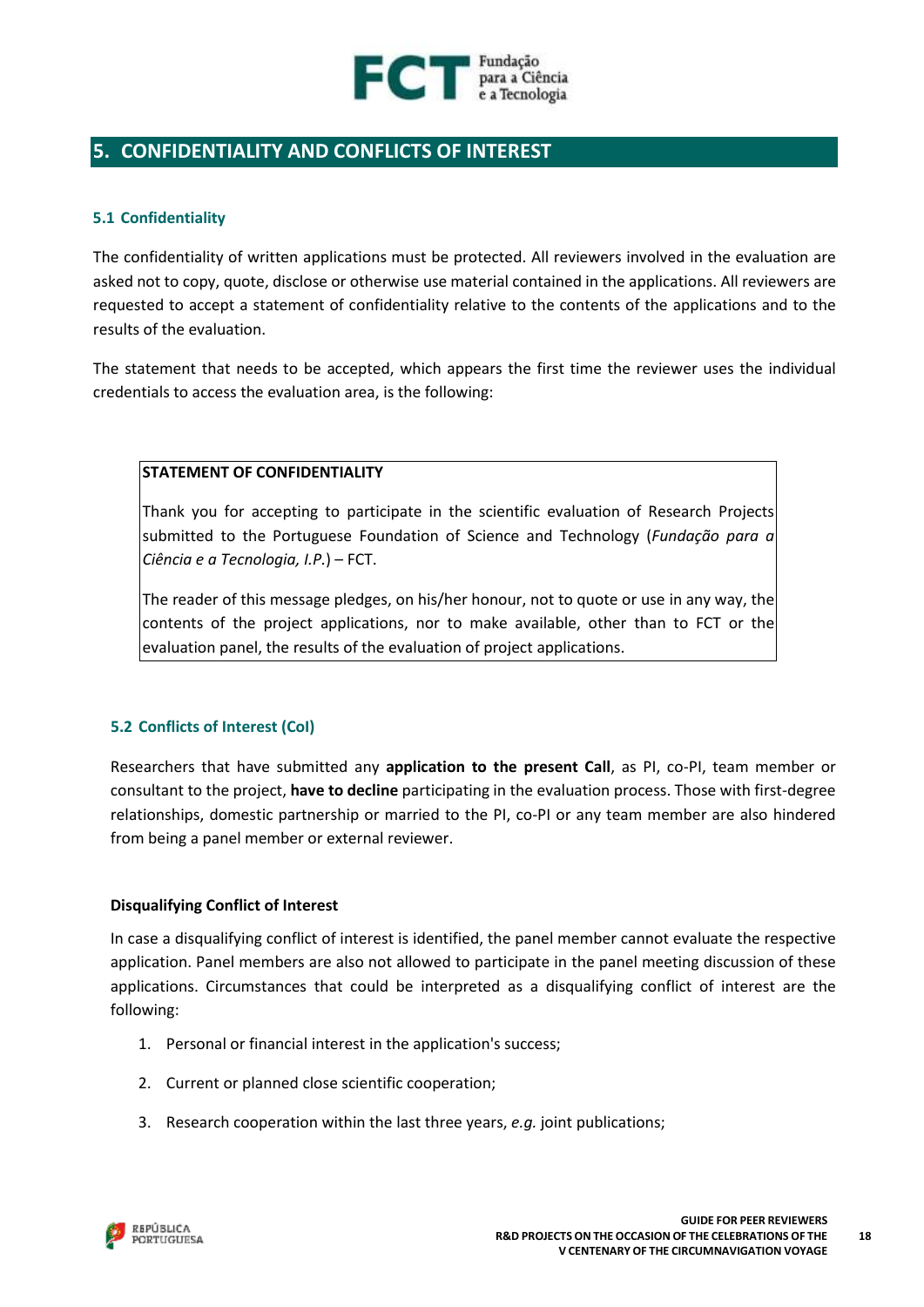

- 4. Dependent employment relationship or supervisory relationship (*e.g.* teacher-student relationship up to and including the postdoctoral phase) within the last five years before the opening date of the call;
- 5. Affiliation or pending transfer to any of the departments, research centres or companies involved in the project;
- 6. Researchers who are active in a council or similar supervisory or advisory board of the applying institutions are excluded from participating in the review and decision-making process for applications originating from these institutions.

#### **Potential Conflict of Interest**

In the case of a potential conflict of interest, the panel member should notify FCT and clarify if he/she is able to perform an unbiased evaluation or if the conflict should rather be considered as disqualifying. A potential conflict of interest exists in the following circumstances:

- 7. Relationships other than first-degree, marriage or domestic partnership; other personal ties or conflicts;
- 8. Participation in university bodies other than those listed under no. 6, *e.g.* in scientific advisory committees in the research environment;
- 9. Preparation of an application or implementation of a project with a closely related research topic (competition);
- 10. Participating in an on-going scientific or inter-personal conflict with the applicant(s).

Before starting the evaluation of each application, and in order to be able to access the evaluation form, each reviewer needs to complete a CoI Declaration, as follows:

#### **Conflict of Interest Declaration**

Please state:

- No, I have no conflict
- Yes, I have a strong conflict (see **Disqualifying CoI**)
- It is possible that I have a conflict (see **Potential CoI**)

In case of a disqualifying or potential CoI, the reviewer is asked to justify the situation.

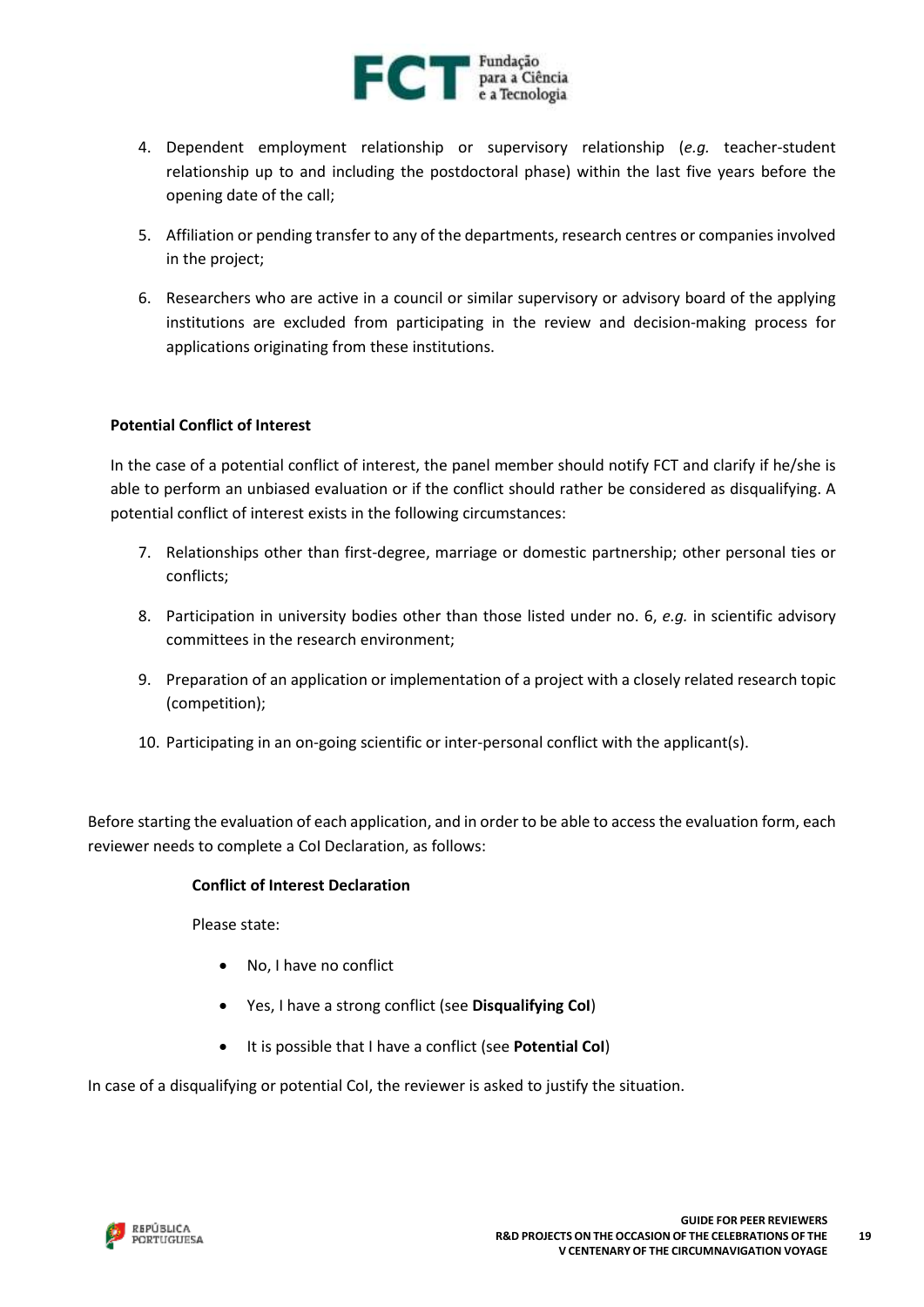

The **individual reviewer** will not be able to proceed in case of a disqualifying conflict of interest. **In this case, the individual reviewer is required to inform the Panel Chair and FCT team of this situation**, so that the application may be reassigned. The panel meeting report must mention all declared CoI.

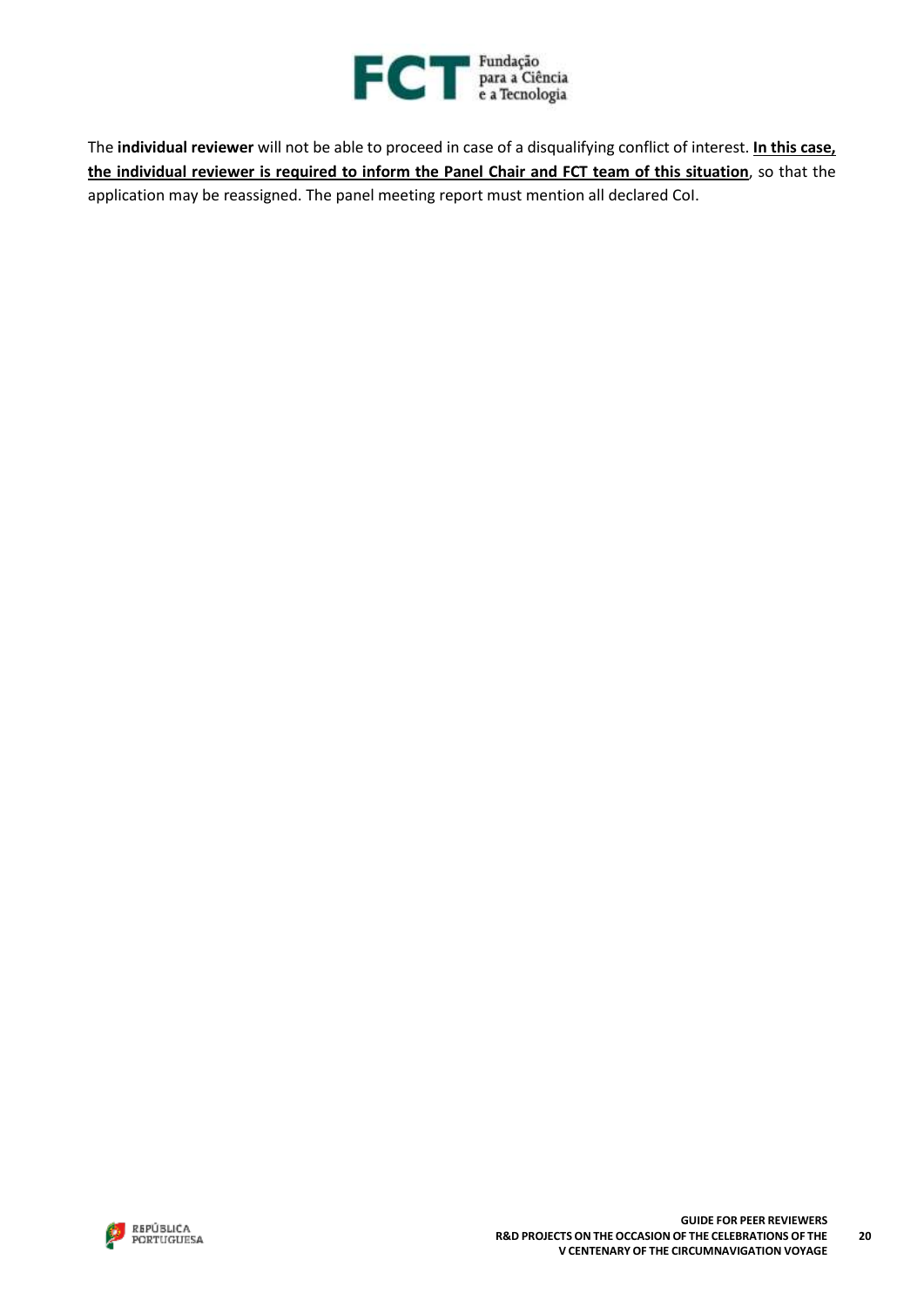

# <span id="page-20-0"></span>**6. GLOSSARY AND TRANSLATIONS**

#### <span id="page-20-1"></span>**6.1 Portuguese to English translation and explanations**

**Agregação/Habilitação** = Aggregation/Habilitation.

This is an academic title. It attests the:

- i.) Quality of the academic, professional, scientific and pedagogical curriculum;
- ii.) Capacity to carry out research work;
- iii.) Capability to coordinate and carry out independent research work.

and is issued to PhD holders after a public exam by a jury. The exam is required by the candidates and takes places during two days. Thistitle is a requirement to be an opponent for a position asfull professor (professor catedrático) or coordinating researcher (investigador coordenador).

**Doutoramento** = PhD, doctoral degree **Mestrado** = Master's degree **Licenciatura** = BA (3, 4 or 5 years graduate course) **Bolsa** = Grant, Fellowship **Bolseiro** = Grant Holder, Fellow

**BCC** = Bolsa de Cientista Convidado = Visiting Scientist Fellowship

- Visiting Scientist Fellowships are intended for PhD holders who have scientific curricula of high merit, for the development of research activities in Portuguese scientific and technological institutions, including management and coordination of research projects;
- The total duration of this kind of fellowship may vary between one month and three years. **In the present call only a duration up to 12 months is allowed**.

**BI** = Bolsa de Investigação = Research Fellowship

- Research Fellowships are aimed at holders of a graduate degree or master/PhD holders, so as to obtain scientific training within national research projects or in national scientific and technological institutions. **In the present call this fellowship is only for graduate or master's holders.**
- As a rule, the duration of the fellowship is annual, renewable up to a maximum of five years, and may not be awarded for periods of less than three consecutive months.